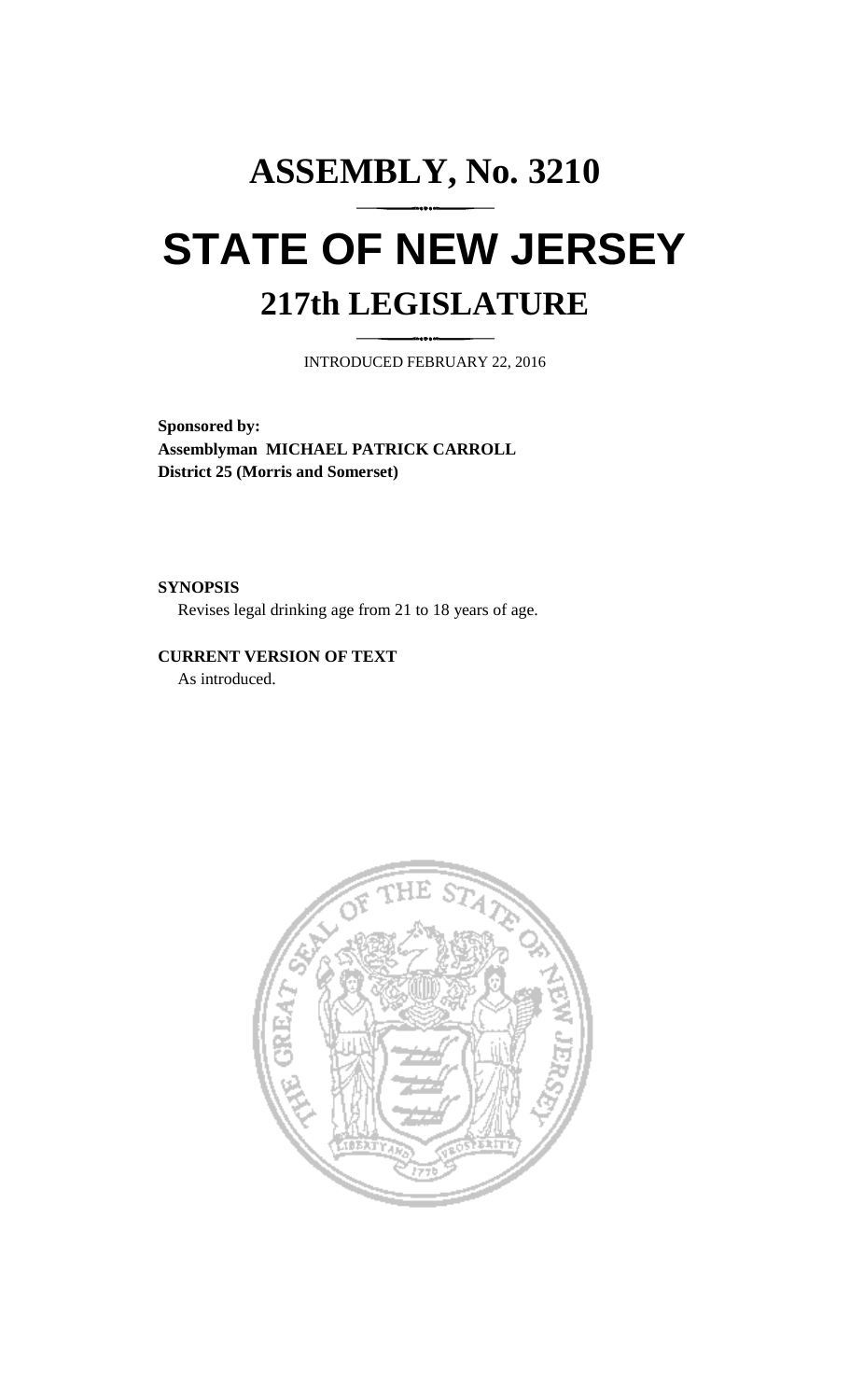## **A3210** CARROLL

 **AN ACT** revising the legal drinking age and amending P.L.1972, c.81 (C.9:17B-1). **BE IT ENACTED** *by the Senate and General Assembly of the State of New Jersey:* 1. Section 1 of P.L.1972, c.81 (C.9:17B-1) is amended to read as follows: The Legislature finds and declares and by this act intends, pending the revision and amendment of the many statutory provisions involved, to: a. Extend to persons 18 years of age and older the basic civil and contractual rights and obligations heretofore applicable only to persons 21 years of age or older, including the right to contract, sue, be sued and defend civil actions, apply for and be appointed to public employment, apply for and be granted a license or authority to engage in a business or profession subject to State regulation, serve on juries, marry, adopt children, attend and participate in horse race meetings and parimutuel betting and other legalized games and gaming, except as otherwise provided in subsection c. of this section, **[**sell alcoholic beverages,**]** act as an incorporator, registered agent or director of a corporation, consent to medical and surgical treatment, execute a will, and to inherit, purchase, mortgage or otherwise encumber and convey real and personal property. b. Extend to persons **[**21**]** 18 years of age and older the right to purchase and consume alcoholic beverages **[**on January 1, 1983, provided that anyone attaining the age to purchase and consume alcoholic beverages legally prior to January 1, 1983, shall retain that right**]**. Nothing in this act shall preclude any licensee under R.S.33:1-1 et seq. from making purchases in the regular course of his licensed activities. c. Extend to persons at or over the age at which a person is authorized to purchase and consume alcoholic beverages**[**, heretofore applicable only to persons 18 years of age or older,**]** the right to attend and participate in casino gaming. Nothing in this act shall preclude any licensee under the "Casino Control Act," P.L.1977, c.110 (C.5:12-1 et seq.) from attending and participating in casino gaming in the regular course of his licensed activities. d. Abolish the right of a person between the ages of 18 and 21 years to disaffirm and be relieved of contractual obligations by reason of age. (cf: P.L.1983, c.134, s.1)

**EXPLANATION – Matter enclosed in bold-faced brackets [thus] in the above bill is not enacted and is intended to be omitted in the law.**

**Matter underlined thus is new matter.**